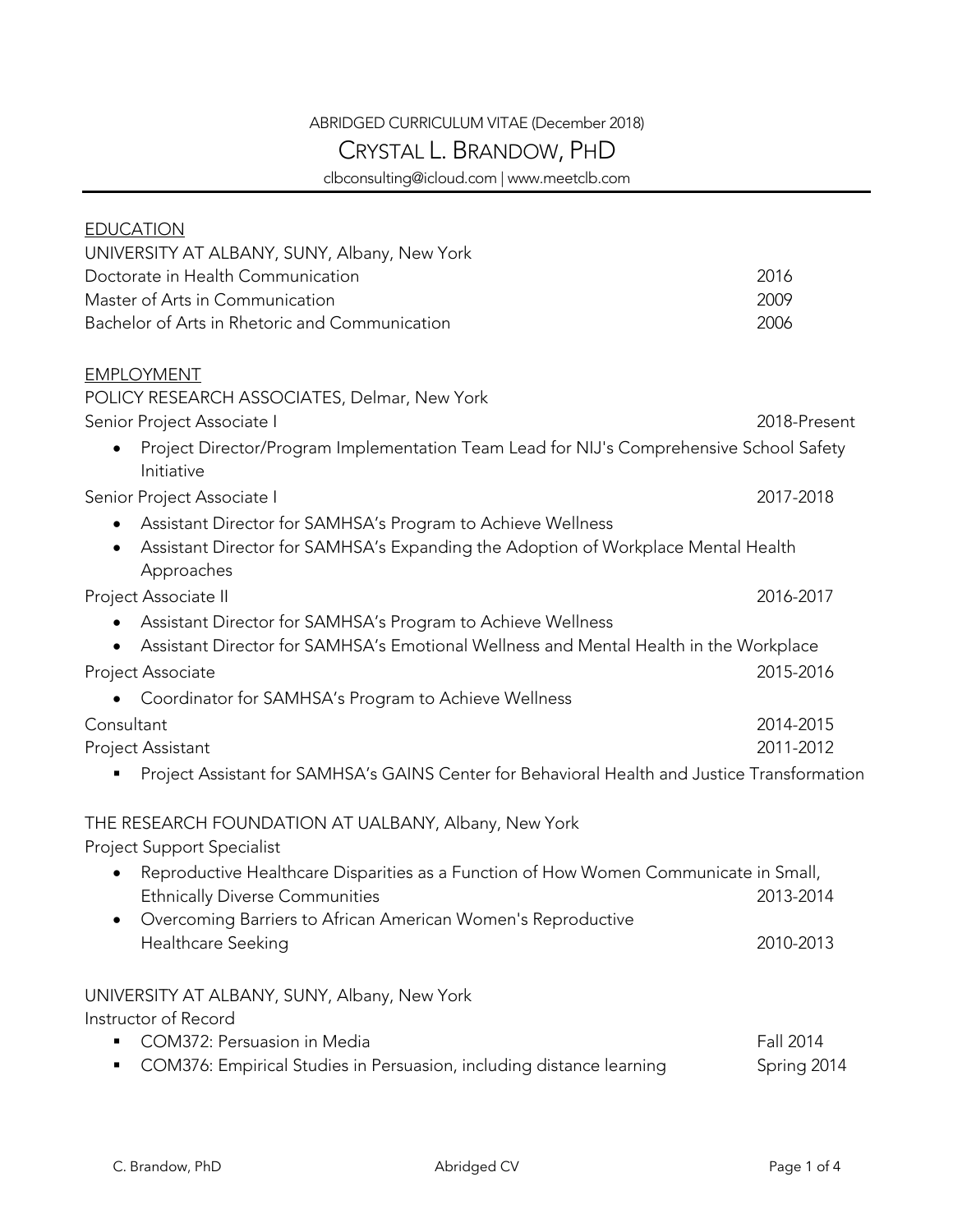| Teaching Assistant to Dr. Mihye Seo |  |  |
|-------------------------------------|--|--|
|                                     |  |  |

| " Co-taught and assisted with "Empirical Studies in Persuasion"              | Fall 2013   |
|------------------------------------------------------------------------------|-------------|
| Teaching Assistant to Dr. Barbara Fehr                                       |             |
| Assisted with COM265: Introduction to Communication Theory<br>$\blacksquare$ | Spring 2013 |
| Teaching Assistant to Dr. Michael Barberich                                  |             |
| Assisted with COM265: Introduction to Communication Theory<br>٠              | 2008-2009   |
| COMMISSION ON ECONOMIC OPPORTUNITY, Troy, New York                           |             |
| Program Development Coordinator                                              | 2010-2011   |
| Communications and Development Assistant                                     | 2010        |
| FAMILIES TOGETHER IN NEW YORK STATE, Albany, New York                        |             |
| Resource Development & Public Policy Specialist                              | 2009-2010   |
| Outreach & Development Coordinator                                           | 2007-2009   |

## REFEREED CONFERENCE PAPERS & PRESENTATIONS

Brandow, C.L. (2018, November). Adverse community experiences: Connecting zip code to mental health. Paper presented at the American Public Health Association Annual Meeting, San Diego, CA.

- Brandow, C.L. (2018, November). Food as form of communication: An exploration of a school-based nutrition education program. Paper accepted for poster session at the American Public Health Association Annual Meeting, San Diego, CA.
- Brandow, C.L. (2018, June). Workplace wellness: The value of organizational wellness. Paper accepted for poster session at the Psychiatric Rehabilitation Association 41<sup>st</sup> Annual Wellness and Recovery Summit, Denver, CO.
- Brandow, C.L. & Cave, C. (2018, May). Exploring the impacts of community trauma and toxic stress on our well-being. Plenary session presented at the It's About Childhood & Family, Inc. Annual Conference, Syracuse, NY.
- Swarbrick, M., Nemec, P.B., Brandow, C.L., & Spagnolo, A. (2018). Strategies to promote walking among community-dwelling individuals with major mental disorders. Journal of Psychosocial Nursing and Mental Health Services, 56(3), 25-32.doi: 10.3928/02793695-20171205-01
- Brandow, C.L. & Cave, C. (2017, October). Wellness first: Understanding wellness as a social justice issue. Plenary session presented at the International Society for Ethical Psychology & Psychiatry, Inc. Annual Conference, Denver, CO.
- Hay, T., Brandow, C.L., & Cave, C. (2017, September). Workplace wellness: The value of organizational wellness. Paper presented at the meeting of the New York Association of Psychiatric Rehabilitation Services, Kerhonkson, NY.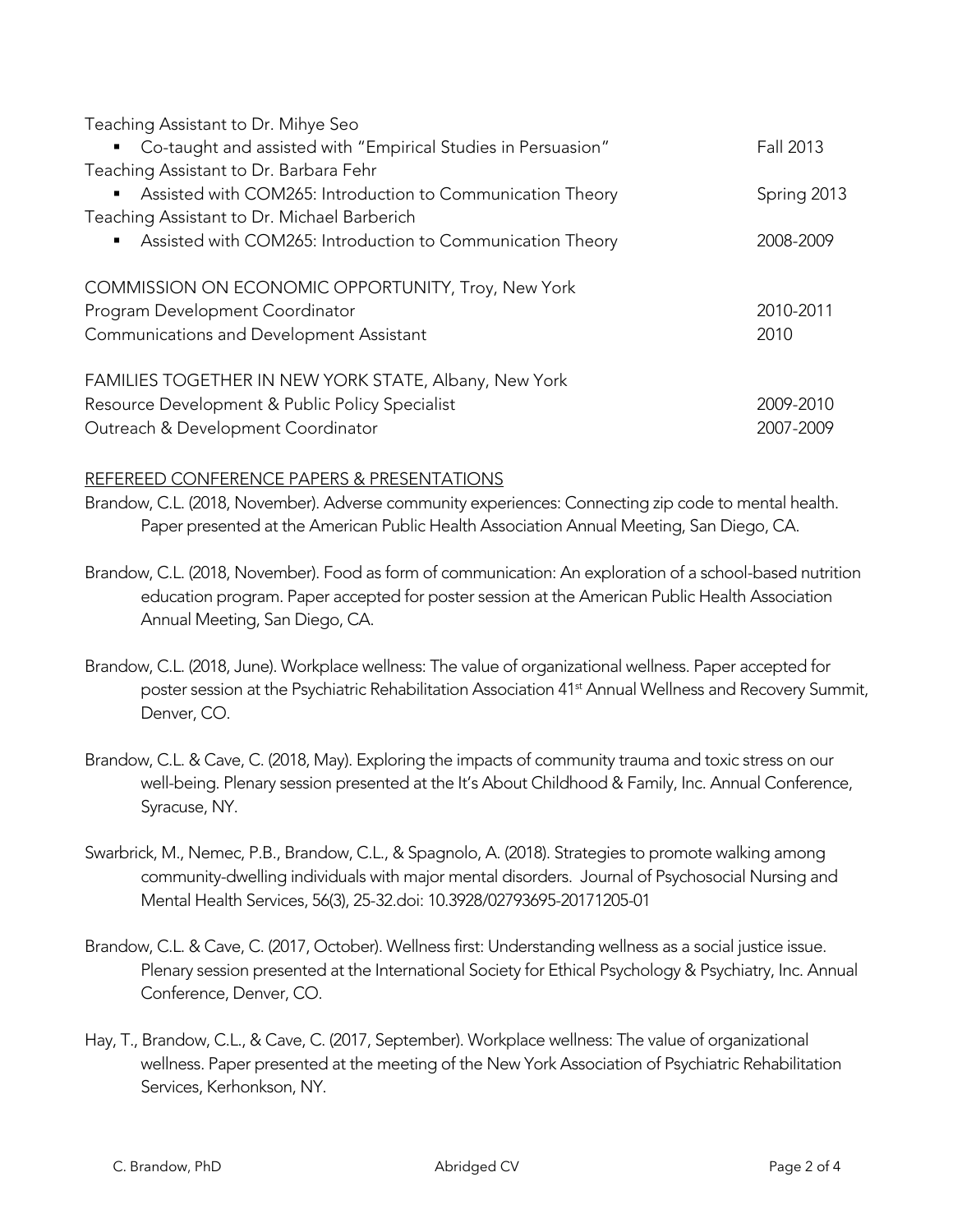- Brandow, C.L. & Cave, C. (2017, September). Zip Code > Genetic Code. Paper presented at the meeting of the New York Association of Psychiatric Rehabilitation Services, Kerhonkson, NY.
- Brandow, C.L. (2016, August). From MyPlate to McTeacher's Night: Communication about nutrition in a middle school. Paper accepted for poster session at the 2016 National Conference on Health Communication, Marketing, and Media, Atlanta, GA.
- Brandow, C.L. (2015, April). Advertising on BET: Invisibility of Black bodies in a cultural marketplace. Paper accepted for presentation at the 2015 UMASS English Graduate Organization Bodies That Sell Conference, Amherst, MA.
- Brandow, C.L. & Matsaganis, M.D. (2015, April). How differential participation in a community intervention is related to variations in reproductive healthcare- and health information-seeking among women in a smaller and disadvantaged urban community. Paper accepted for poster session at the 2015 D.C. Health Communication Conference, Fairfax, VA.

| <b>IIVVITED LECTORES</b>                                          |                              |
|-------------------------------------------------------------------|------------------------------|
| MARIST COLLEGE, Poughkeepsie, New York                            | 02/2018                      |
| Topic: communication, representations, & culture                  |                              |
|                                                                   |                              |
| MARIST COLLEGE, Poughkeepsie, New York                            | 04/2016                      |
| Topic: communication, identity, & cultural humility               |                              |
| COLLEGE OF ST. ROSE, Albany, New York                             | 11/2013                      |
| Topic: persuasion in media                                        |                              |
| <b>TRAINING</b>                                                   |                              |
| American Public Health Association Annual Conference              | San Diego, California   2018 |
| 25 <sup>th</sup> Annual Social Marketing Conference               | Clearwater, Florida   2018   |
| 41 <sup>st</sup> Annual Wellness and Recovery Summit              | Denver, Colorado   2018      |
| 2 <sup>nd</sup> Annual Summit for Health Communication            |                              |
|                                                                   | Bethesda, Maryland   2018    |
| Turning the Tide: New Directions in Health Communication          | New York, New York   2018    |
| American Public Health Association Annual Conference              | Atlanta, Georgia   2017      |
| College for Behavioral Health Leadership (The College) Convening  | Austin, Texas   2017         |
| National Conference on Health Communication, Marketing, and Media | Atlanta, Georgia   2016      |
| The College Summit 2016                                           | San Diego, California   2016 |
| The College Population Health Symposium                           | Washington, DC   2016        |
| D.C. Health Communication Conference                              | Fairfax, Virginia   2015     |
| Online Course Development Training                                | Albany, New York   2015      |
| Grantsmanship Center Essential Grant Skills Training              | Syracuse, New York   2010    |
| Association of Fundraising Professionals International Conference | San Diego, California   2008 |
|                                                                   |                              |

INVITED LECTURES